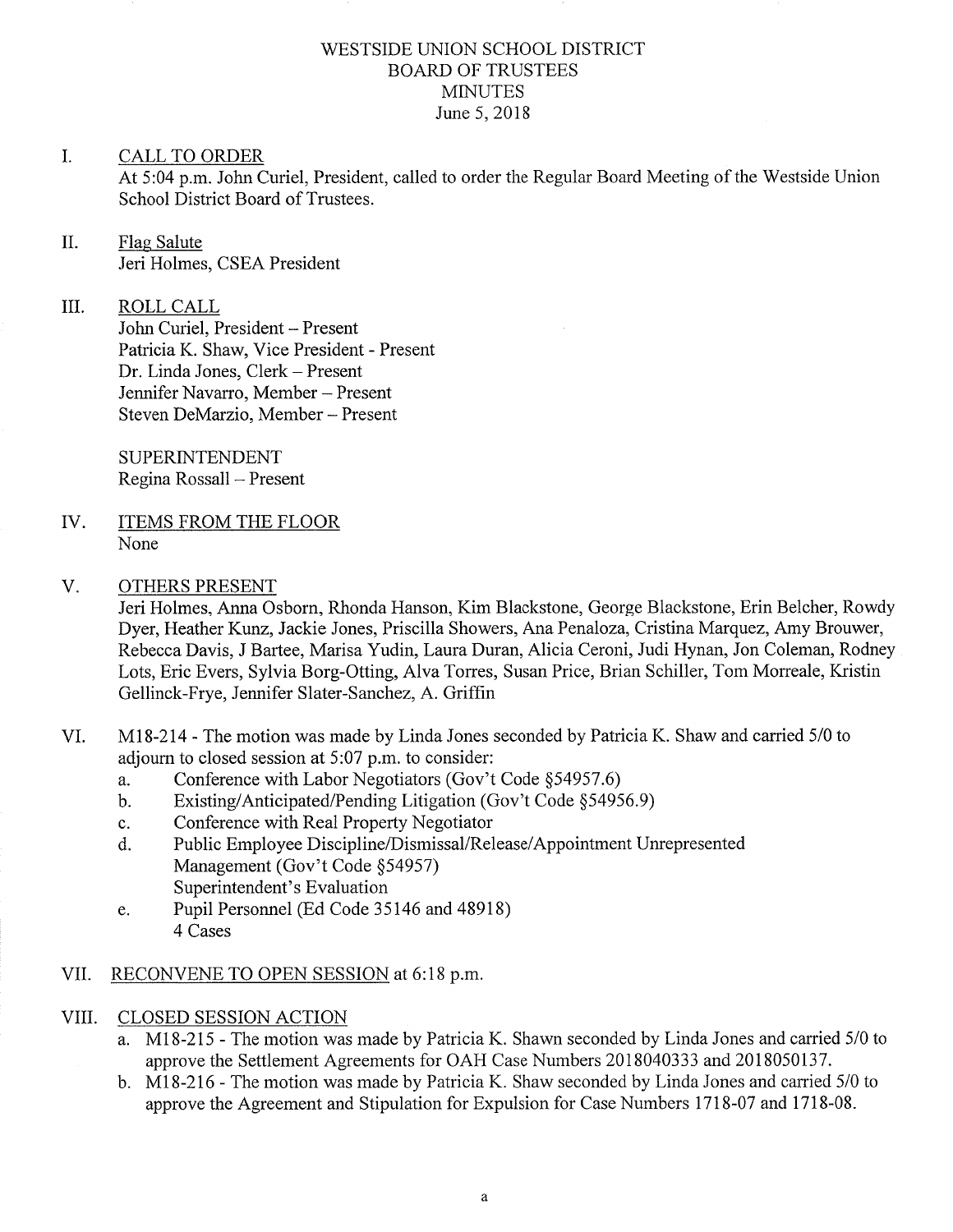Minutes

Regular Board Meeting

# June 5, 2018<br>IX. PRESENTATIONS

- A. Golden Apple Award
- B. District Office and Management Service Pins
- C. ACSA Awards
- D. Management and Confidential Employees of the Year
- E. Local Control Accountability Program
- F. 2018-19 Budget

#### HEARING SESSION/STAFF REPORTS X.

A. Board Comments:

Steve DeMarzio:

- . Congratulations to you all, what a pleasure it is to serve in this district. I enjoy visiting your school sites whenever I can.
- We need to emphasize the one-time money. In 2018-19 we have more revenue than we have had in the past, but it's still one-time money.
- o At the AVSBA dinner in May, we had a school safety presentation. It was very informative.
- In May I attended the CSBA Delegate Assembly. One of the topics was emphasizing full and adequate funding through legislation. CSBA is looking for California to have reach the national average in per pupil spending which I think is setting the bar too low. CSBA also did <sup>a</sup>poll and found that the public is open to a tax increase but I believe the state government has plenty of revenue and need to be more efficient and focused at how the money is spent. California is last in the nation in having the highest level of poverty and is almost at the bottom in per pupil spending in education. Maybe, just maybe, shift spending more to education to truly break the poverty cycle. Let's be #1 in per pupil spending.
- I just got back from Hawaii on vacation this last week. I saw Trudy Valenzuela and her family while I was there.
- o I purchased a bullet blocker backpack for about \$230.00.

### Jennifer Navarro

- . Congratulations to all the award winners and staff who received service pins this evening. We have a lot of experience in this room.
- . Thank you, Marguerite, Shawn and Lisa; you do a great job making your presentations understandable.
- . I finished the year out visiting all of the schools. I would like to thank the principals for taking time out of your busy schedules showing me around your sites. Have a great summer; we will see you in August.

Linda Jones

. I would like to wish everyone a very restful summer; you have worked very hard. We are proud of all of you; thank you for your service and hard work.

Patricia K. Shaw:

Congratulations to everyone who received an award tonight. I was amazed at all the awards; I wish everyone could receive an award.

John Curiel:

- . Congratulations to all of our award winners this evening.
- . The presentations were very well done, thank you.
- I hope everyone enjoys their summer break.
- . I agree, I think everyone should receive an award.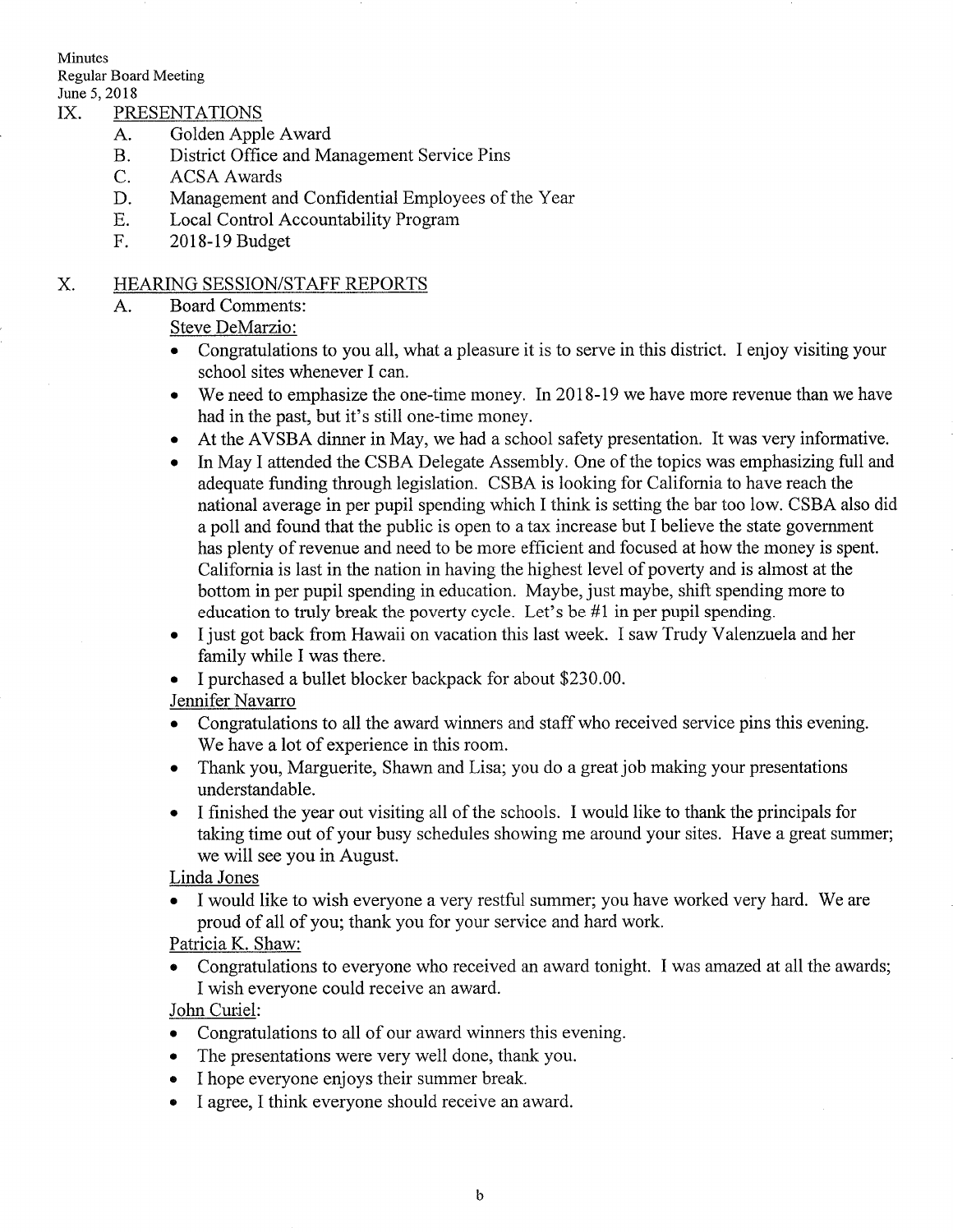# Minutes Regular Board Meeting

- June 5, 2018<br>B. Staff Reports:
	- 1. Assistant Superintendent Administrative Services Shawn Cabey
		- a. It is really inspiring to see everyone receive an award. It's amazing working with all of you.
	- 2. Assistant Superintendent Educational Services Marguerite Johnson
		- a. Congratulations to all of you who were recognized this evening, a lot of wisdom is in this room.
		- b. Extended School Year starts on Monday, June 11, 2018.
		- c. Since we are not having summer school this year, we have been passing out summer learning kits to students who need them. We ordered and will give out about 600 kits.
		- d. I would like to thank the school sites for working with us on all the issues of testing.
		- e. Have a great summer.
	- 3. Deputy Superintendent Robert Hughes
		- a. Congratulations to all of our managers, we have an incredible management team.
	- b. We are still working on hiring. Right now, we need about 15 more teachers. 4. Superintendent Regina Rossall
	-

Mrs. Rossall reviewed the following items with the Trustees:

- a. I am looking forward to our promotion ceremonies tomorrow.<br>b. Our last day of school is Thursday, June 7, 2018
- 
- c. It has been a pleasure to honor our management staff this evening. This has been a difficult year for us.
- d. We are so blessed to work with our management staff.
- e. Tim Barker has completed his term as ACSA Region XV President. Nicole Hemandez is
- f. As of yesterday, we have completed negotiations with all of our employees; thank you to Robert Hughes and his team.

 $\Delta \sim 10^{11}$  and  $\Delta \sim 10^{11}$ 

g. Thank you to cabinet, you do a wonderful job. You are joyful in the jobs that you do. There are many things to keep track of and you all do an amazing job.

#### RECESS XI.

#### RECONVENE TO OPEN SESSION at 7:52 p.m. XII.

#### PERSONAL APPEARANCES XIII.

- Westside Union Teachers Association Representative Bob Dunham, President A.
- California School Employee Association Representative Jeri Holmes, President I would like to thank the Board for their generous offer to classified staff. We are very grateful for all the Board has done. B.
- Parent Teachers Association Representative C.
- WAVE Representative Jennifer Navarro and Robert Hughes D.
- XIV. ITEMS FROM THE FLOOR Regular Session
	- a. Dyneisha Austin Negative Behavior/Appropriateness b. Eric Evers School Security
	-

#### PUBLIC HEARING XV

A. A hearing to receive public input on the Local Control Accountability Program (LCAP) opened at 8:02 p.m. and closed at 8:03 p.m.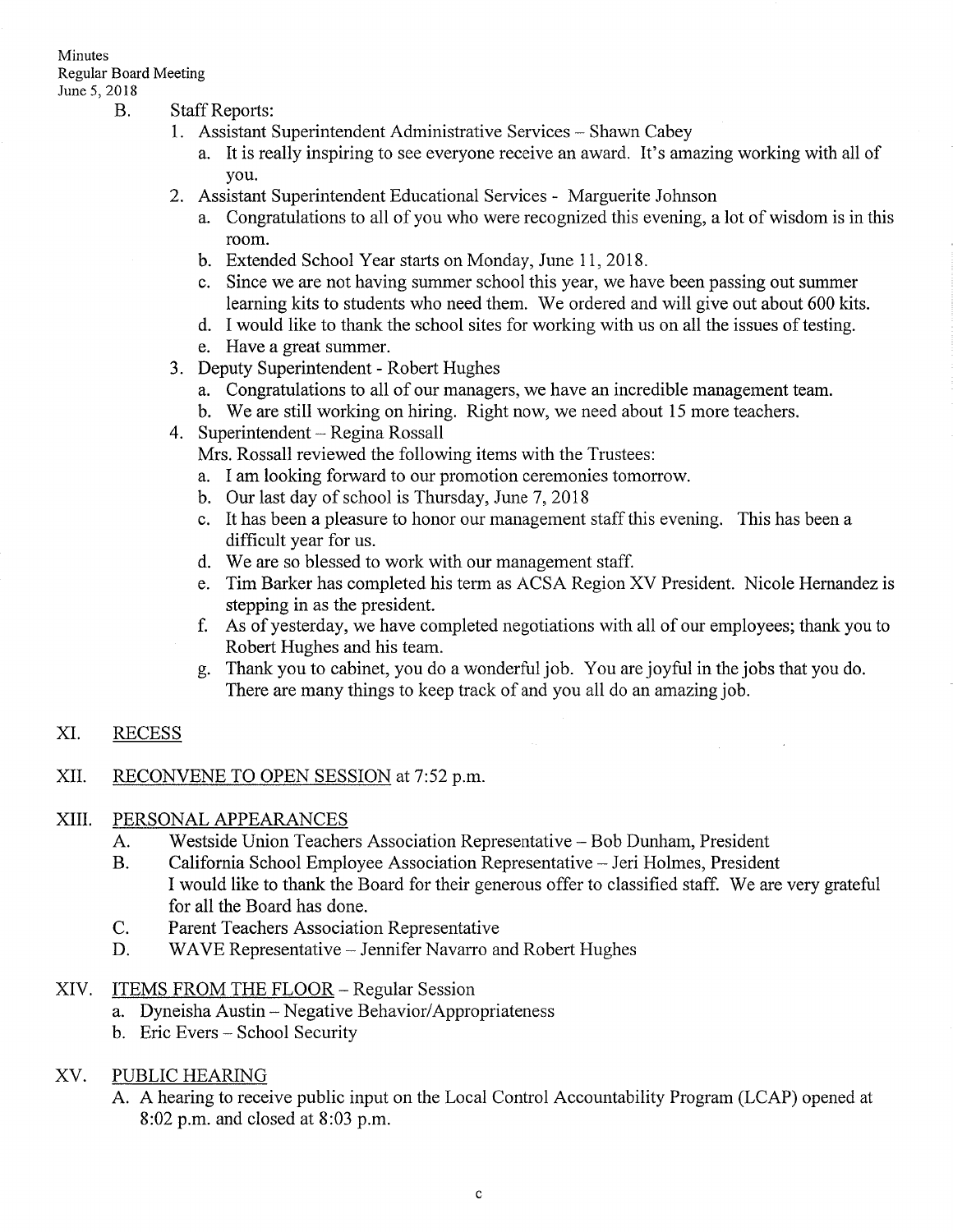### Minutes

Regular Board Meeting June 5,2018

- B. A hearing to receive public input on the 2018-19 Adopted Budget opened at 8:03 p.m. and closed at 8:04 p.m.
- C. A hearing on the proposed formation of Westside Union School District Community Facilities District no. 2018-1 with Improvement Areas Nos. 1 and 2. (to be held during the Business Session) opened at p.m. and closed at p.m.

I move that the Board, at the request of the landowner, pursuant to Government Code sections 53312.5 and 53325, continue the public hearing on the formation of Westside Union School District Community Facilities District No. 2018-1 with Improvement Area Nos. 1 and 2 to its regular meeting scheduled for 5:00 pm. on June 26, 2018, to be held at the District Office Rooms 3 & 4, 41914 50th ST W, Quartz Hill, California93536. Further, as a result of the continuance of the public hearing, Board action on the other items on tonight's meeting agenda related to the formation of the CFD also be continued to the June26,2018, meeting. The motion was made by Patricia K. Shaw seconded by Steve DeMarzio and carried 5/0.

D. A hearing to receive public input on the Hillview Solar Upgrades/PacificWest Agreement (the Board will close the public hearing after comments are received during the Business Session.) opened at8:07 p.m. and closed at 8:09 p.m.

# XVI. BUSINESS SESSION

Organizational/Governance

- 1. Ml8-2I7 Item 1. Approval of the agenda of the Regular Board Meeting of June 5,2018, as submitted. The motion was made by Steve DeMarzio seconded by Patricia K. Shaw and carried  $5/0.$
- 2. M18-218 Items  $2a-2g$ . The motion was made by Steve DeMarzio seconded by Patricia K. Shaw and carried 5/0 to approve the consent agenda.
	- 2a Minutes of the Workshop and Regular Meeting on May 15, 2018<br>2b Fundraising Authorization
	-
	- 2c Personnel Report 2d Purchase Orders
	-
	- 2e Consultant/Contract Agreement Schedule<br>2f Conference/Workshop Schedule
	-
	- 29 Obsolete Item Disposal List
- 3. Discussion Item
	- Governance

# XVII. EDUCATIONAL SERVICES

- 4. Ml8-219 Item 4. The motion was made by Steve DeMarzio seconded by Linda Jones and carried 5/0 to approve Site Plans for:
	- . Hillview
	- Joe Walker
	-
- Quartz Hill Cuartz Hill 5. The motion was made by Jennifer Navarro seconded by Steve DeMarzio and carried 5/0 to approve Memorandum of Understanding 18-07, between Westside Union School District and Antelope Valley Migrant Education Program Consortium.
- 6. M18-221 Item 6. The motion was made by Patricia K. Shaw seconded by Jennifer Navarro and carried 5/0 to approve the first reading of the revised Board Policy and Administrative Regulation 61 54, Homework/Makeup Work.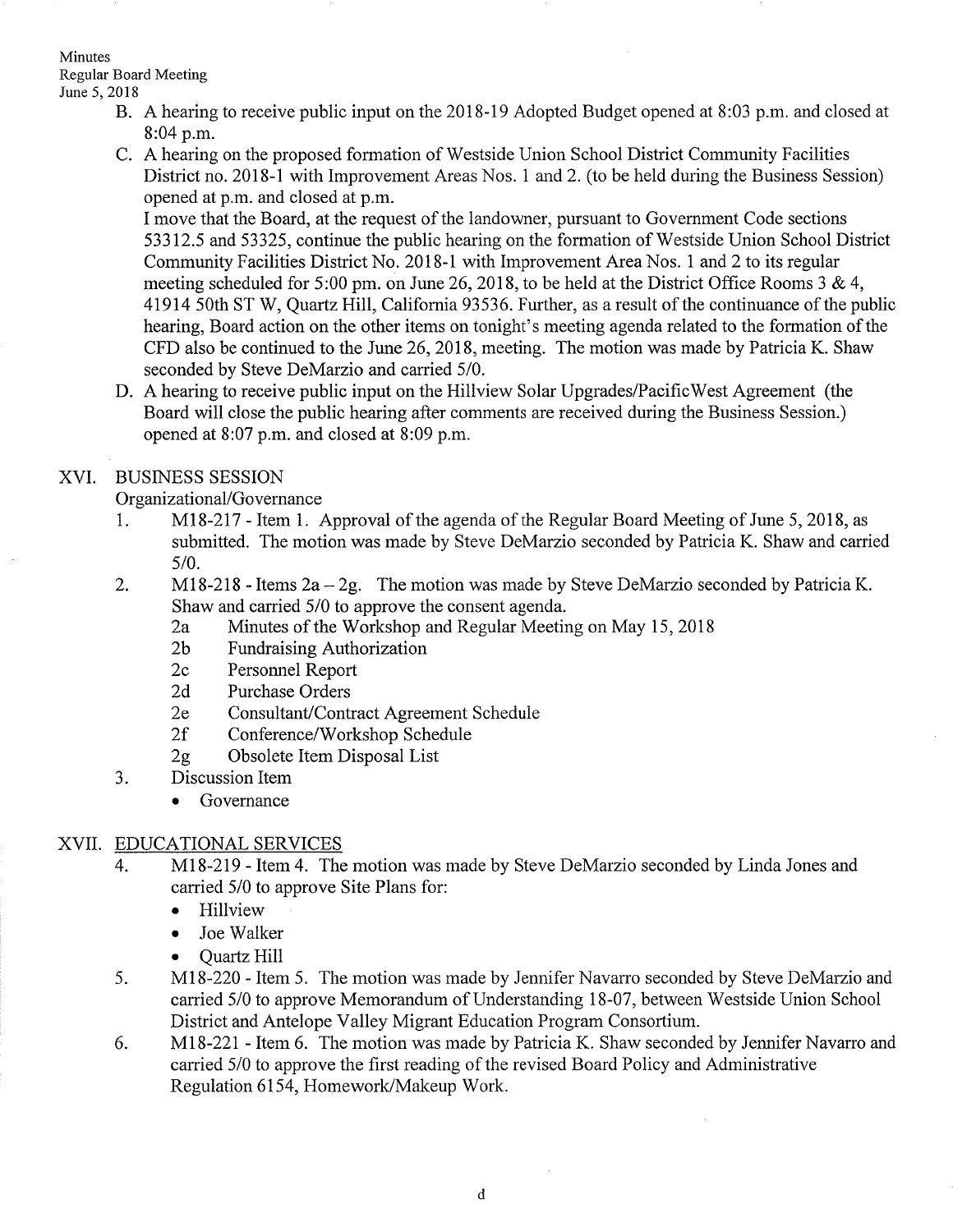### Minutes Regular Board Meeting June 5,2018 XVIiI. PERSONNEL

- 7. MI8-222 Item 7. The motion was made by Jennifer Navarro seconded by Patricia K. Shaw and carried 5/0 to approve the Provisional Intern Permits (PIP).
- 8. Ml8-223 Item 6. The motion was made by Steve DeMarzio seconded by Linda Jones and carried 5/0 to approve Short Term Staffrng Permits (STSP).

### XIX. BUSINESS

- Item 9. The motion was made by seconded by and carried 5/0 to approve Resolution 18-79, Amended Boundary Map for Westside Union School District Community Facilities District No. 2018-1 with Improvement Areas Nos. 1 and  $2. -$  Tabled until June 26, 2018 9.
- 9a. Item 9a. The motion was made by seconded by and carried 5/0 to approve Resolution 18-80, Formation of Community Facilities District No. 2018-1 with Improvement Areas Nos. 1 and 2. -Tabled until June 26,2018
- Item 9b. The motion was made by seconded by and carried 5/0 to approve Resolution 18-81, Determining the Need to Incur Debt, Westside Union School District Community Facilities District No. 2018-1 with Improvement Area Nos. 1 and 2. - Tabled until June 26, 2018 9b
- Item 9c. The motion was made by seconded by and carried 5/0 to approve Resolution 18-82, Canvassing Election Results, Westside Union School District Community Facilities District No. 2018-1 with Improvement Area Nos. 1 and 2. - Tabled until June 26, 2018 9c
- Item 9d. The motion was made by seconded by and carried 5/0 to approve Resolution 18-83, First Reading of Ordinance, Westside Union School District Community Facilities District No. 2018-1, Authorizing the Levy of a Special Tax. - Tabled until June 26,2018 9d
- MI8-224 Item 10. The motion was made by Steve DeMarzio seconded by Linda Jones and carried 5/0 to approve Resolution 18-78, Temporary Extraordinary Approval Authorization. 10
- MI8-225 Item 11. The motion was made by Patricia K. Shaw seconded by Steve DeMarzio and carried 5/0 to approve the Hillview Solar Upgrades/PacificWest Agreement. 11
- MI8-226 Item 12. The motion was made by Steve DeMarzio seconded by Linda Jones and carried 5/0 to approve the first reading of the revised Board Policies and Administrative Regulations: I2
	- . AR 3230, Federal Grant Funds
	- AR 3514.2, Integrated Pest Management
	- o BP/AR 3551, Food Service Operations/Cafeteria Fund
	- BP/AR 3553, Free and Reduced Price Meals
- MI8-227 Item i3. The motion was made by Jennifer Navarro seconded by Linda Jones and carried 5/0 to approve the award of Quartz Hill Elementary Paint Bid to Cali Painting. 13.
- M18- 228-Item 14. The motion was made by Patricia K. Shaw seconded by Linda Jones and carried 5/0 to approve the Bruns Belmont Credit Change Order No. 1 for Cottonwood. 14.
- XX. NEW BUSINESS None
- XXI. UNFINISHED BUSINESS None
- XXII. CLOSED SESSION Continued
- XXIII. RECONVENE TO OPEN SESSION at 8:36 p.m.